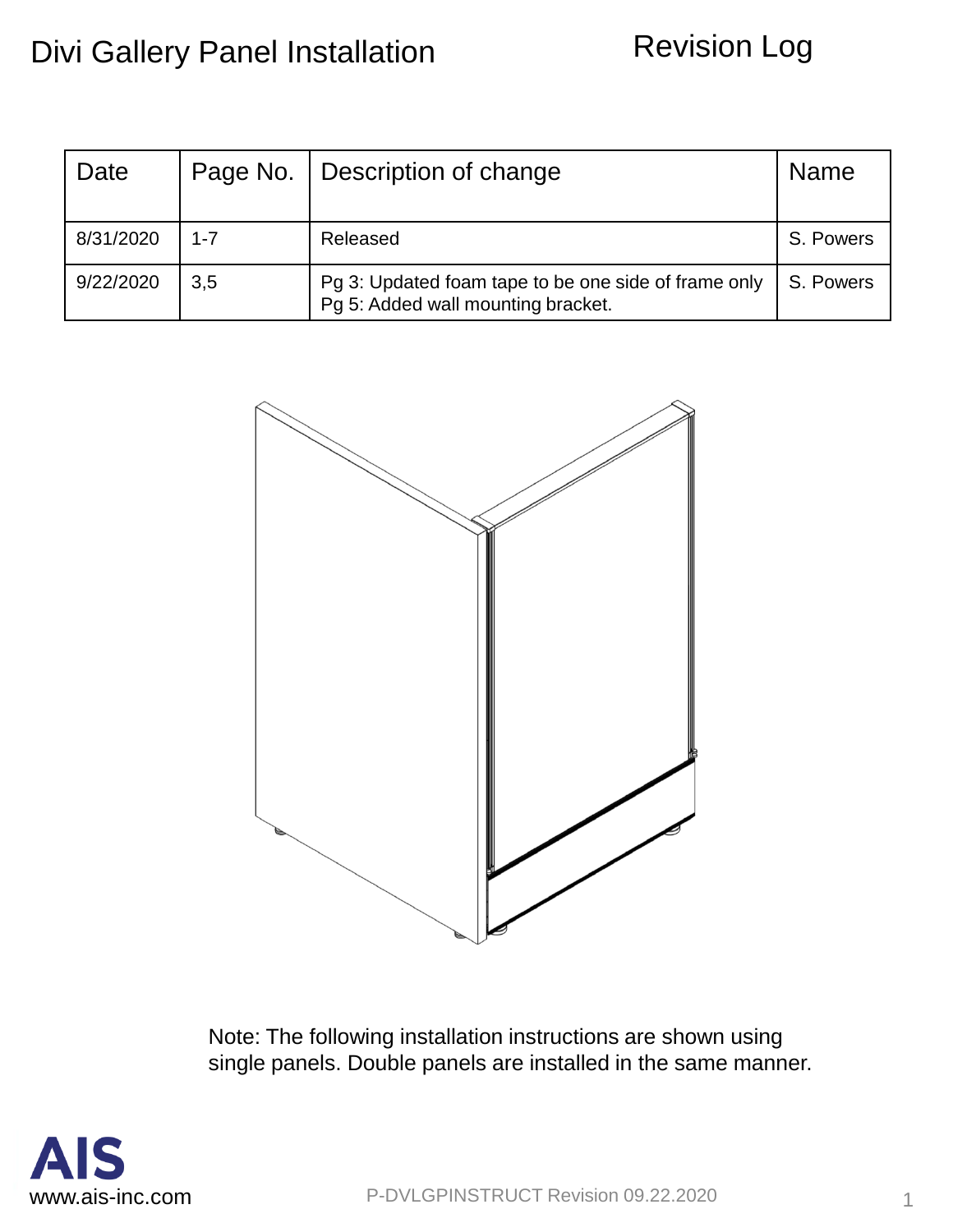Parts List

| Item            | Replacement<br>Part number                                                       | <b>Circle Sheet</b><br><b>Part Number</b>                                        | Description                  | Image |
|-----------------|----------------------------------------------------------------------------------|----------------------------------------------------------------------------------|------------------------------|-------|
| P <sub>1</sub>  | RH-8694K117                                                                      | RH-8694K117                                                                      | Foam Tape                    |       |
| P <sub>2</sub>  | RP-VSGPB                                                                         | RP-VSGPB                                                                         | Panel Bracket                |       |
| P <sub>3</sub>  | RH-94195A180                                                                     | RH-94195A180                                                                     | #10 x 1 1/2" Screw           |       |
| P <sub>4</sub>  | RP-VSGPH                                                                         | RP-VSGPH                                                                         | Hook                         |       |
| P <sub>5</sub>  | <b>RH-QS0978</b>                                                                 | <b>RH-QS0978</b>                                                                 | #9 x 7/8" Screw              |       |
| P <sub>6</sub>  | <b>RWFS-IN51618B</b>                                                             | <b>RWFS-IN51618B</b>                                                             | Glide Insert                 |       |
| P7              | RWFS-<br>GLIDE51618                                                              | RWFS-GLIDE51618                                                                  | 5/16-18 Glide                |       |
| P <sub>8</sub>  | RP-VSHxx<br>$xx = 13 (13" long)$<br>$xx = 21 (21" long)$<br>$xx = 37 (37" long)$ | RP-VSHxx<br>$xx = 13 (13" long)$<br>$xx = 21 (21" long)$<br>$xx = 37 (37" long)$ | Hinge                        |       |
| P <sub>9</sub>  |                                                                                  |                                                                                  | Top Cap                      |       |
| P <sub>10</sub> | E-MWMBM                                                                          | E-MWMBM                                                                          | <b>Wall Mounting Bracket</b> |       |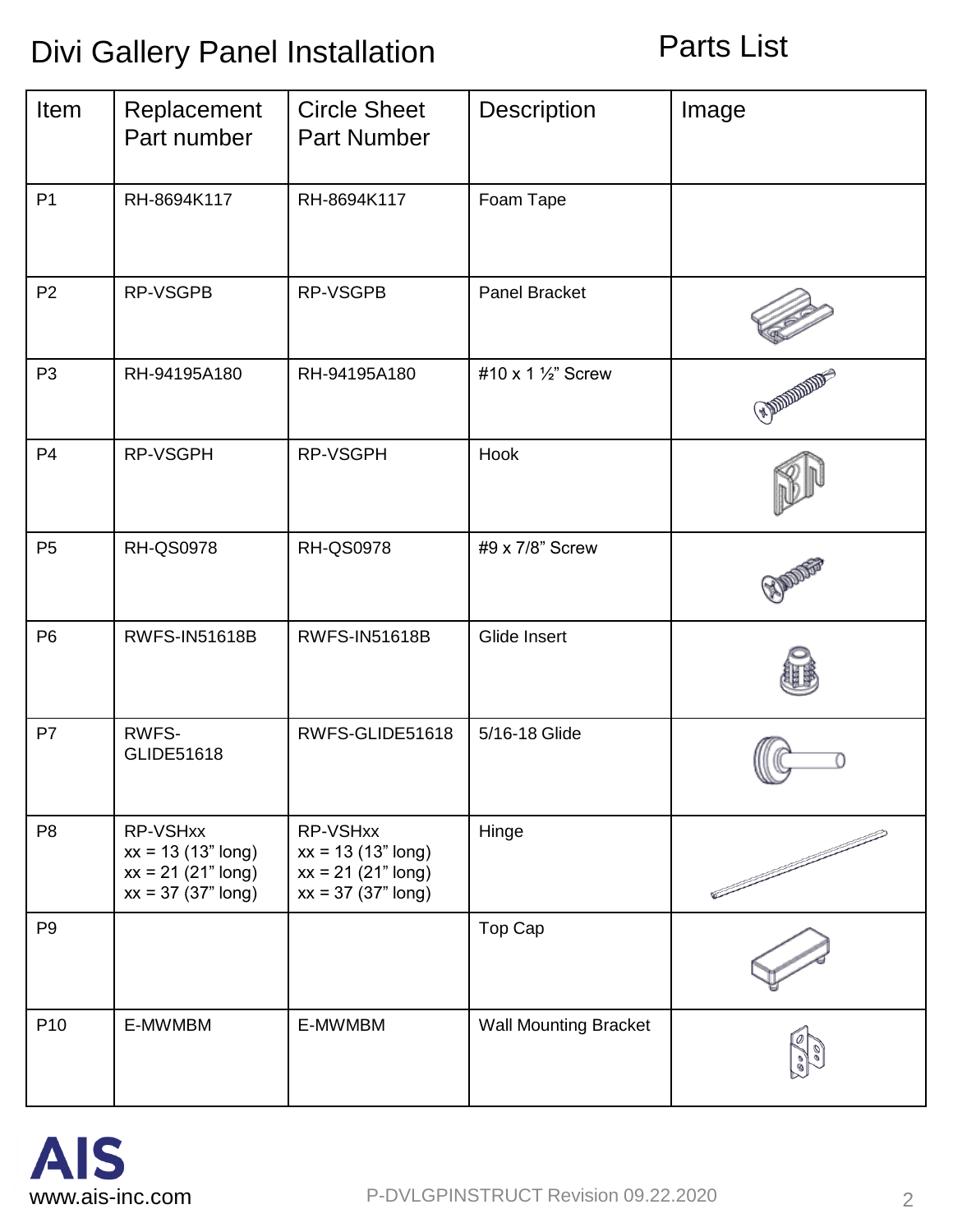

**Step 2:** Apply foam tape to the inside Divi hanger frame channel, covering the rectangular cut-outs.



**Step 3:** Install Divi Panel Mounting Brackets.

P1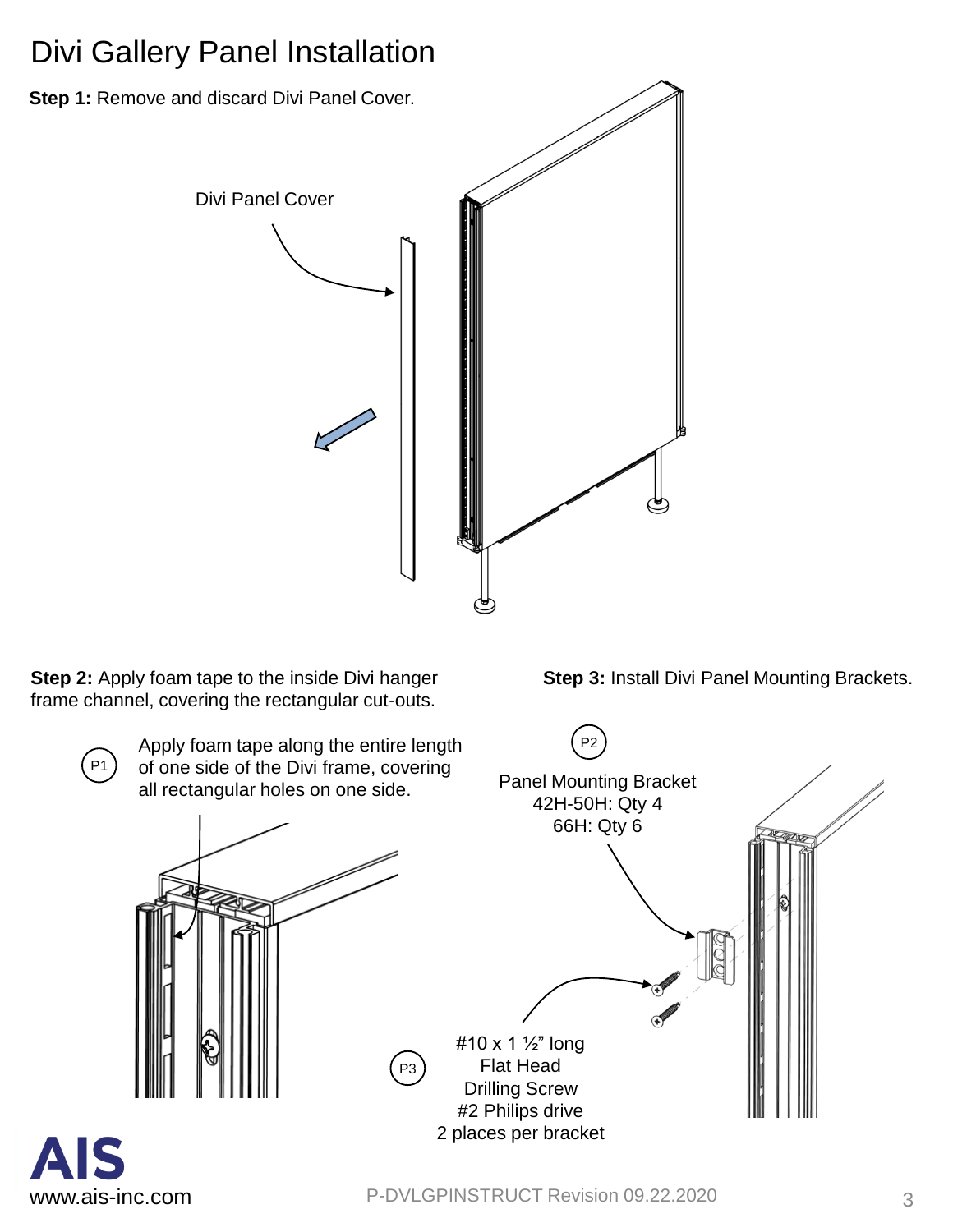**Step 4:** Install Hooks onto Gallery Panels

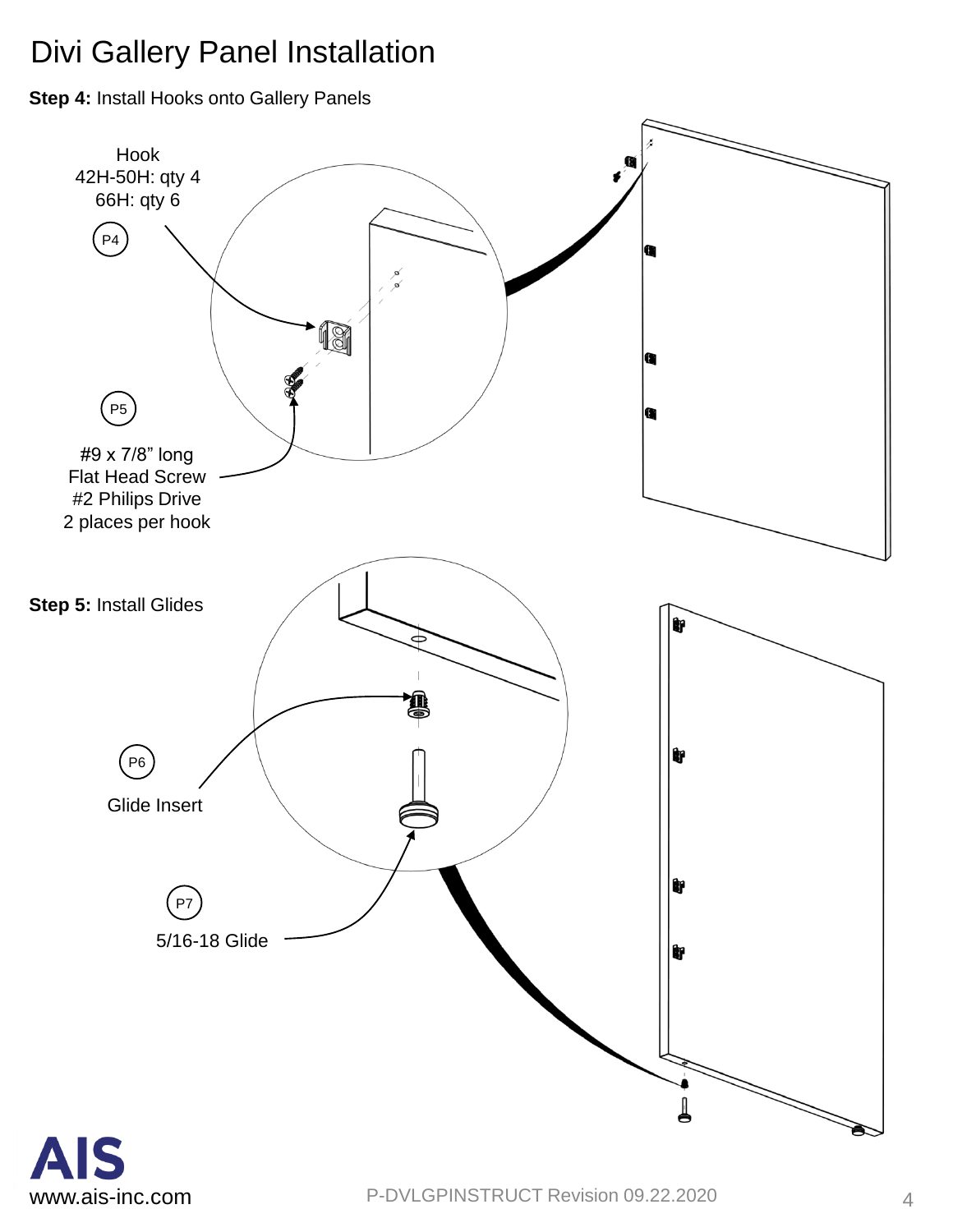**Step 6:** Hang Gallery Panel onto Divi Frame

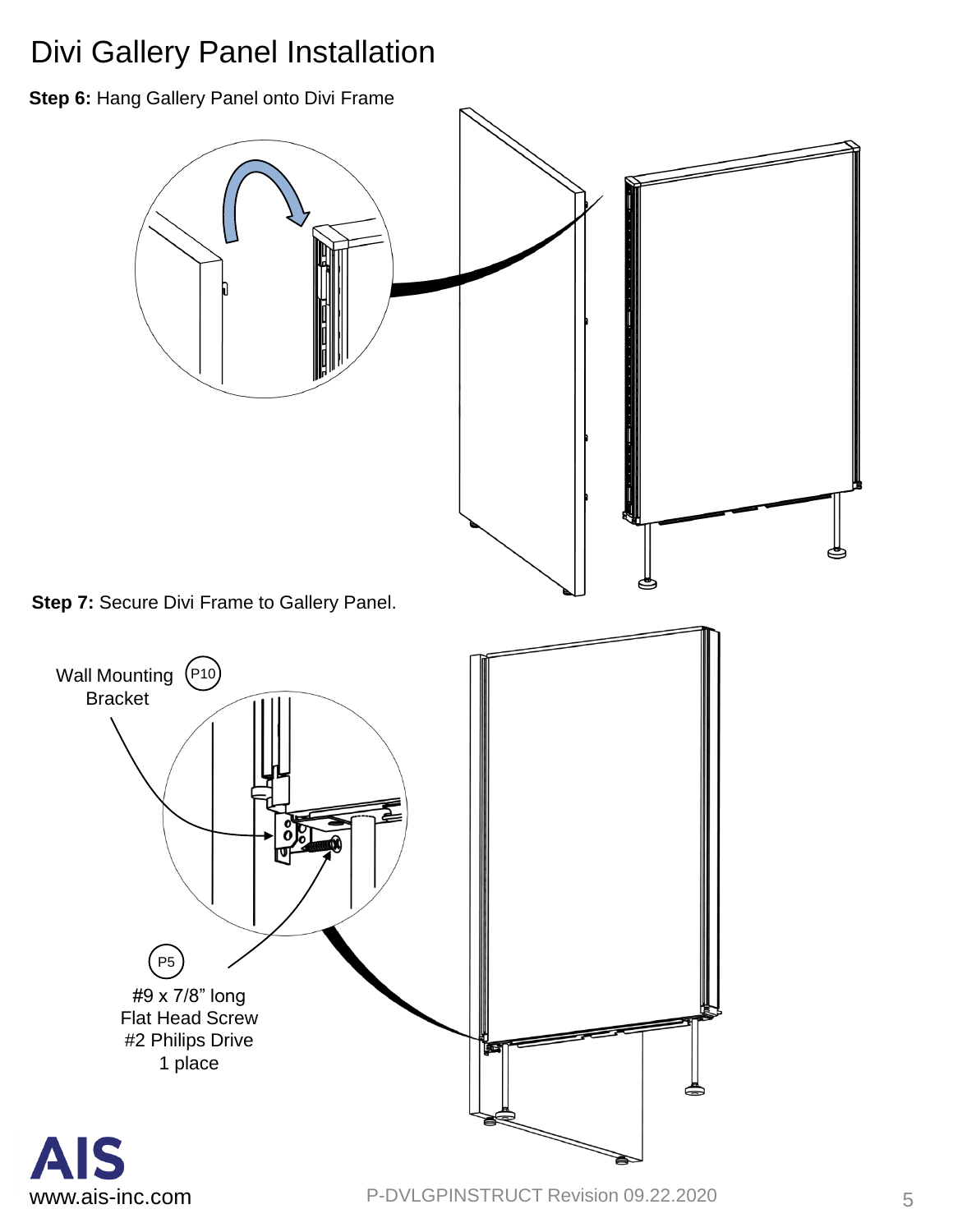**Step 8:** Install Hinges. See chart below for length and quantity requirements. (Note: Always start with the shortest hinge)

|                | LENGTH AND NUMBER OF HINGE SEGMENTS<br><b>REQUIRED PER PANEL HEIGHT</b> |        |        |        |  |
|----------------|-------------------------------------------------------------------------|--------|--------|--------|--|
| <b>HEIGHTS</b> | 12 7/8                                                                  | 20 7/8 | 36 7/8 | 52 7/8 |  |
| 42" HIGH       |                                                                         |        |        |        |  |
| 50" HIGH       |                                                                         |        |        |        |  |
| 66" HIGH       |                                                                         |        |        |        |  |
| 82" HIGH       |                                                                         |        |        |        |  |

Hinge "point" always faces away from panel face

> Use a non-marring mallet to GENTLY tap hinge down until flush with the top of the hanger rail.

> > Use a screwdriver as shown in Fig D below. GENTLY tap shaft of screwdriver until the hinge is seated at the bottom of the panel.

Hinge

**RED** 

 $P8$